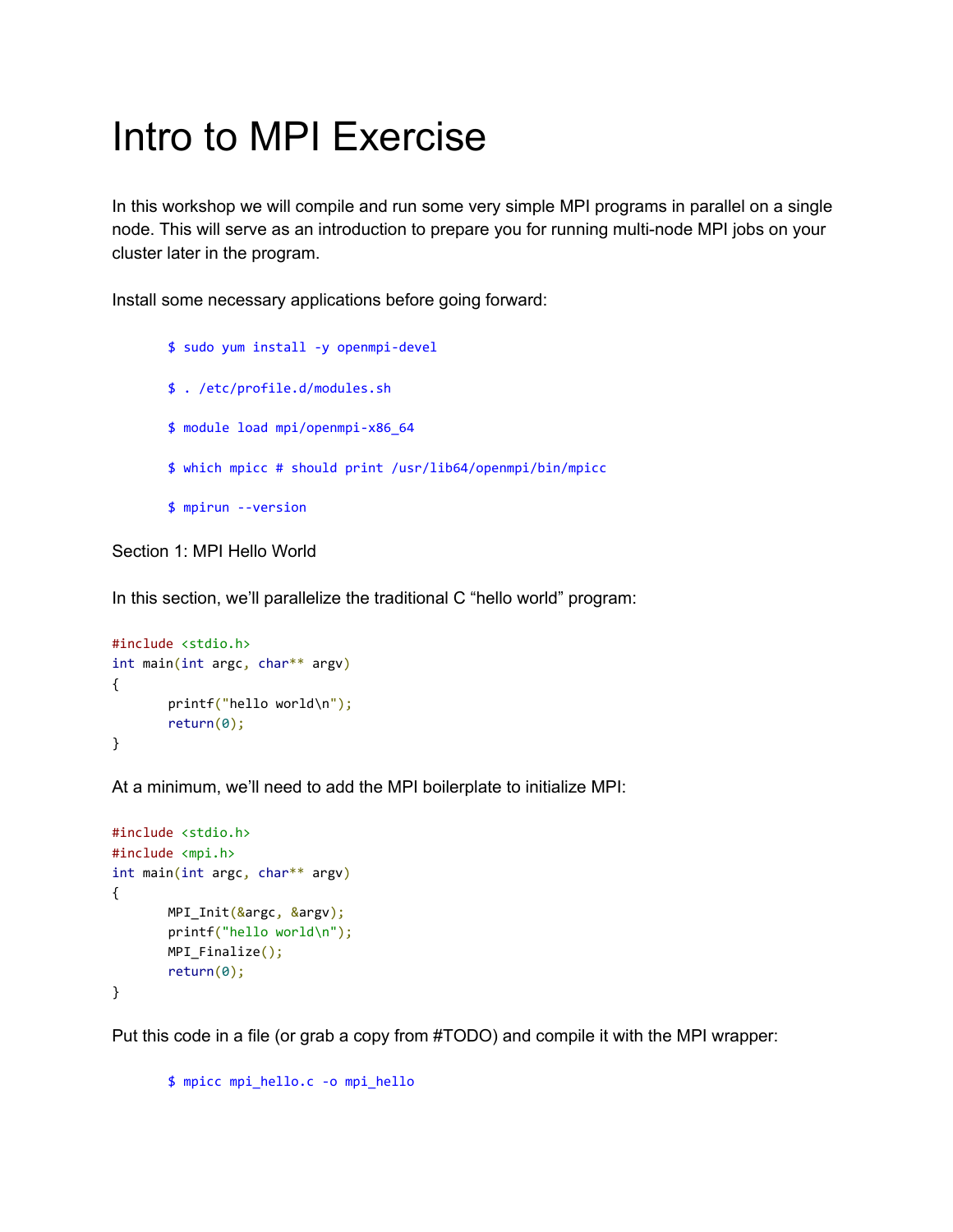.. and run it in serial:

\$ mpirun -np 1 ./mpi\_hello

If all goes well, you should see "hello world" printed. Now let's run in parallel:

```
$ mpirun -np 4 ./mpi_hello
```
You should see "hello world" printed once per process (4 in this case). You may see that some of the output is corrupted by two processes printing simultaneously. One way to solve this is to only print from a single node:

```
#include <stdio.h>
#include <mpi.h>
int main(int argc, char** argv)
{
       int rank;
       MPI_Init(&argc, &argv);
       MPI_Comm_rank(MPI_COMM_WORLD, &rank);
       if(rank == 0){
              printf("hello world\n");
       }
       MPI_Finalize();
       return(0);
}
```
Recompile and rerun:

\$ mpicc mpi\_hello.c -o mpi\_hello \$ mpirun -np 4 ./mpi\_hello

This time, you should once again see only one message, despite running multiple processes.

## **Section 2: Real World Example: Monte Carlo PI**

Now let's apply MPI to a real problem: computing an approximate value for  $\pi$ . Since we have a cluster, we'll use a Monte Carlo method which allows us to easily exploit the power of our cluster through randomness. The math for this is actually quite simple: Imagine a square dartboard with circle inscribed within it such that the diameter of the circle is the length of a side of the square (we'll use a circle with a radius of 1):